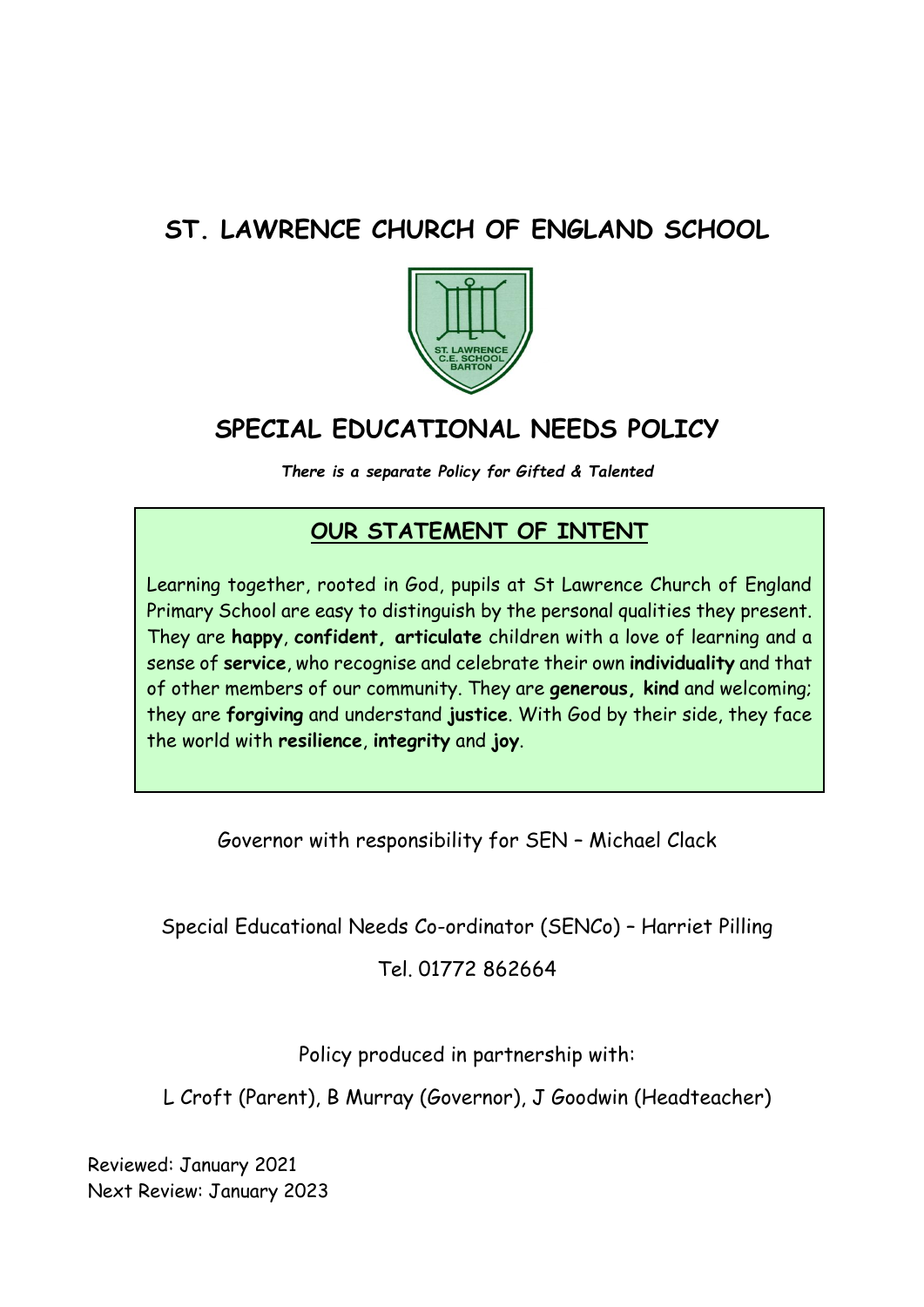It is the belief of the staff and governors at Barton St. Lawrence CE Primary school that all children should receive the opportunity to develop their personal potential, through the provision of a broadly-based, creative curriculum, which recognises their social and emotional development and provides access to appropriate learning opportunities. The school recognises that individuals are unique in their interests, abilities, motivation and learning needs and that this diversity should be acknowledged and valued. Here at St. Lawrence school, we believe that every member of staff is a teacher of a child or young person including those with SEN – regardless of whose class the child may be in at that current time.

#### **We want our children to:**

- Learn in a caring, happy, stimulating and safe environment
- Feel valued, have high self-esteem and self-discipline, and are given appropriate opportunities to develop as independent learners
- To respect beliefs and values of the many different cultures in their environment

# **We will work with our children to:**

- Develop an awareness of self and have self-confidence
- Develop sensitivity to others
- Develop self-discipline and understand what is acceptable behaviour
- Develop cooperation
- Enable everyone to enjoy the same experiences regardless of sex, race or colour
- Encourage children to develop a set of beliefs and values
- Encourage children to develop confidence to make and hold moral judgements
- Encourage all children to develop respect for beliefs and moral values of other religions, races and ways of life
- Develop respect and care for themselves, their environment and the wider environment of the world
- Develop respect for one another and to value differences between individuals

This policy was developed in conjunction with all teaching staff and senior leadership members. Other stakeholders consulted in developing the policy include : Governors and parents and families of children with SEN. This is in accordance with the SEN Code of Practice 2014, 0-25.

# **CONTEXTUAL INFORMATION**

Barton St Lawrence CE Primary school is a well-established primary school set in a semi-rural area of Barton, Preston. Our school is single form entry with an intake of 25 in Early Years and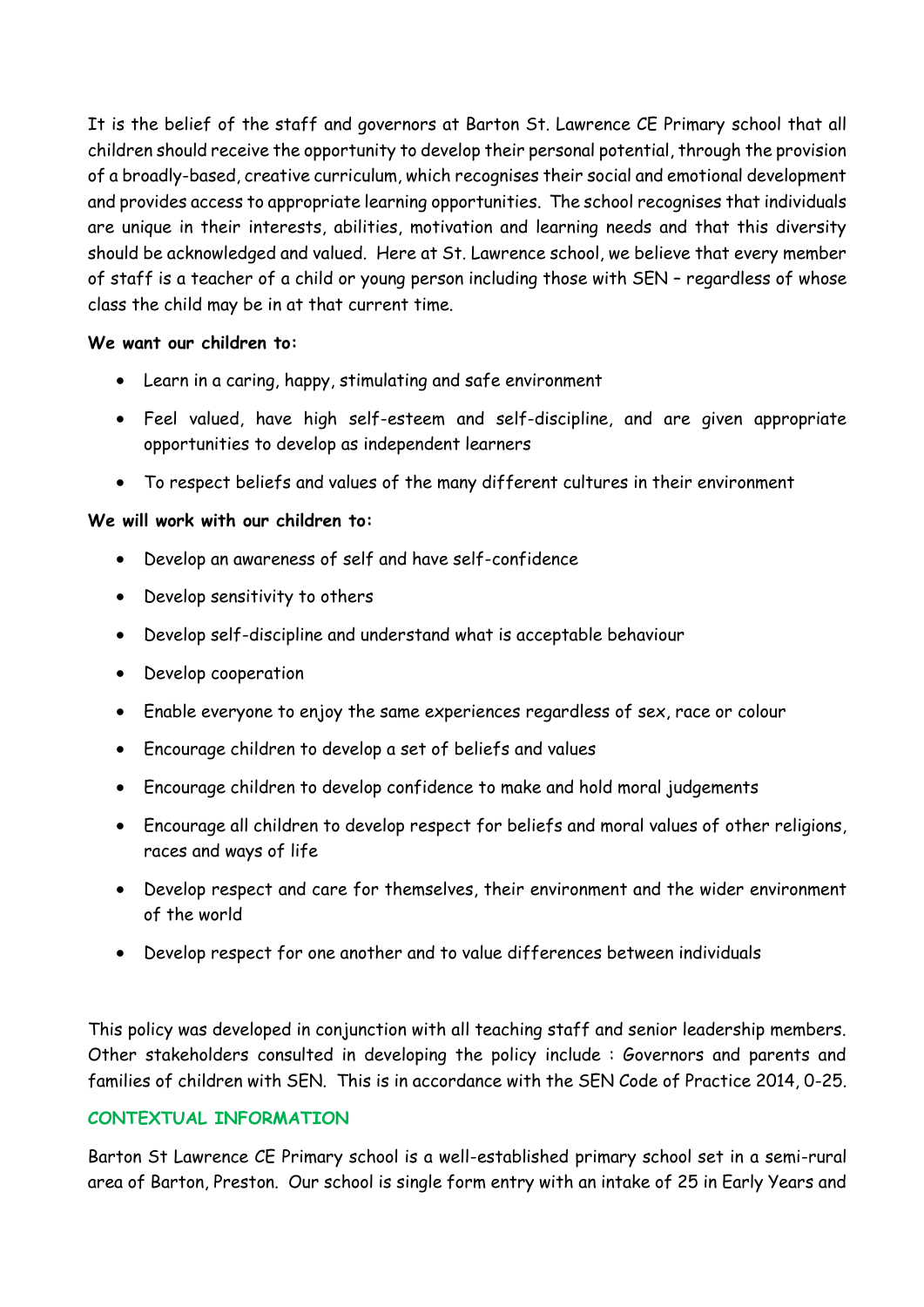Key Stage 1. All classes have the benefit of a Teaching Assistant who will primarily support children within the class at the direction of the class teacher. Here at St. Lawrence, we also train staff in current practice through INSET sessions, on the job training or conference days. We have the benefit of a large field as well as a hard standing playground and Multi Use Games Area. Our school is actively involved in a variety of sporting events as well as a variety of after school clubs run by either the staff or external agencies. We try to provide a balanced and enriched curriculum.

Through our teaching of values, which are embedded throughout the curriculum and in the way we go about our daily routines, children are taught and encouraged to develop and display our school values of happiness, confidence, service, articulation, individuality, generosity, kindness, forgiveness, justice, resilience, integrity and joy and are rewarded for doing so. Our accessibility plan, behaviour for learning policy, safeguarding policy and single equalities policy all make clear reference to our vision for SEN. In addition to this, we have developed this policy in accordance with the Special Educational Needs, 0-25 Code of Practice, and Equality Act 2010.

As stated in the Code of Practice (2014), all children are entitled to an education that enables them to:

- Achieve their potential
- Become confident individuals fulfilling lives, and
- Make a successful transition to adulthood, whether into employment, further or higher education or training (section 6.1)

# **AIMS**

Our vision is to develop and meet the aspirations of the children and young people within our care, ensuring they have a voice in their educational provision. We have high expectations for all pupils within our school. Whilst we recognise the need for timely intervention and support, and our provision mapping and deliverance of Pupil Premium reflects this, we focus on the outcomes for our children whether these be emotional, social, educational or any other need.

We at St. Lawrence School value all children equally and ensure they achieve success. Our children will have access to a broad, balanced, relevant curriculum which includes the Foundation Stage, National Curriculum and RE and will participate in the full life of the school. We promote hard work and a feeling of self-worth with all of our pupils.

To ensure each child reaches his or her potential, it is therefore essential that, as a school we:

- Identify and provide for pupils who have special educational needs or additional needs as quickly as possible
- Work within the guidance provided in the SEN Code of Practice, 2014
- Create an environment that meets the special educational needs of each child in order that they can achieve their learning potential and engage in activities alongside pupils who do not have SEN
- Request, monitor and respond to parents/carers and pupils views in order to evidence high levels of confidence and partnership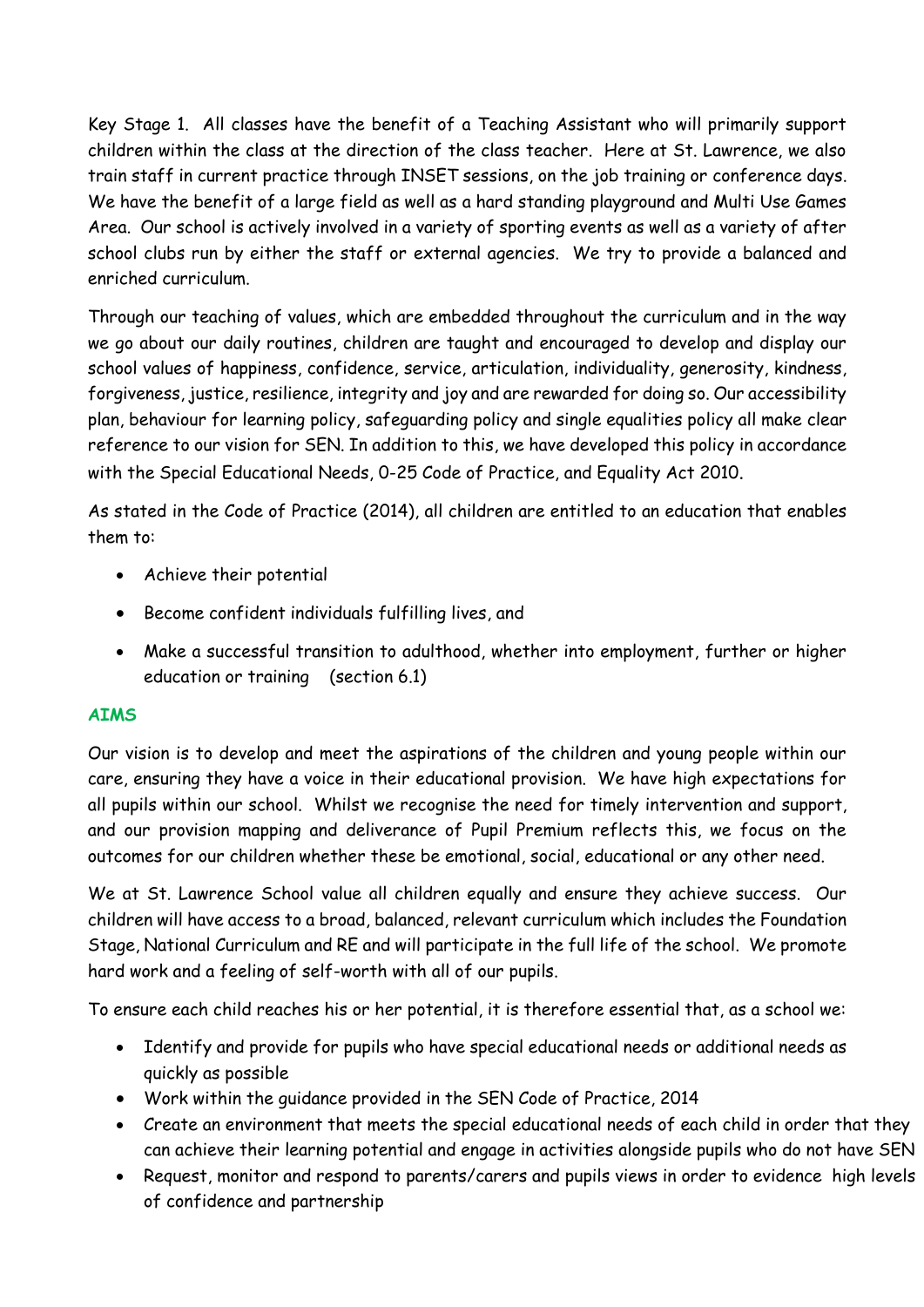- Make clear the expectations of all partners in the process to ensure a high level of staff expertise to meet pupil need, through well targeted continuing professional development
- Ensure support for pupils with medical conditions have full inclusion in all school activities by ensuring partnership with health and social care professionals
- Identify the roles and responsibilities of all staff in providing for children's special educational needs or disability through reasonable adjustments to enable all children to have full access to all elements of the school curriculum
- Work in cooperation and productive partnerships with the LA and other outside agencies, to ensure there is a multi-professional approach to meeting the needs of all vulnerable learners
- Operate a 'whole pupil, whole school' approach to the management and provision of support for special educational needs
- Provide a Special Educational Needs Co-ordinator (SENCo) who will work with the SEN Inclusion Policy
- Provide support and advice for all staff working with special educational needs pupils
- Inform parents if any special educational provision is being made for their child
- Prepare a SEN information report
- Ensure pupils have a voice in their educational journey.

It is the philosophy of St. Lawrence Church of England School that children with learning difficulties or disabilities have ordinary needs first. The staff of the school are committed to the ethos of integration of children with special needs into the school and regard it as being beneficial to the school. We commit to working in partnership with parents and other agencies where deemed necessary to give appropriate support, as outlined in the Code of Practice 2014. A named Governor will take responsibility on behalf of the Governing Body to oversee Special Education Needs (SEN) provision within the school and will support the SENCo, Head teacher and staff in this area. The Governor currently responsible for this role is Mr Michael Clack

All staff and governors will regularly improve and update their knowledge and experience through appropriate training provided by the school as well as work closely with support agencies where required. Within class, staff will show commitment to resourcing for SEN within their own class and be aware of any necessary extra safety procedures for SEN children. This is recorded in an annual audit and development plan which is then fed into the School Improvement Plan. Any SEN provision we provide is undertaken in the least restrictive way. The education of children with learning difficulties or disabilities rests with all staff but will be co-ordinated by the school's Special Needs Co-ordinator (SENCo), Mrs Harriet Pilling

# **A comprehensive glossary of terms is included at the end of this policy**.

As a school we believe that every child is entitled to a curriculum which:

- Enables all children to access the highest level of achievement possible
- Develops the whole child by catering for their social, emotional, physical, intellectual and moral development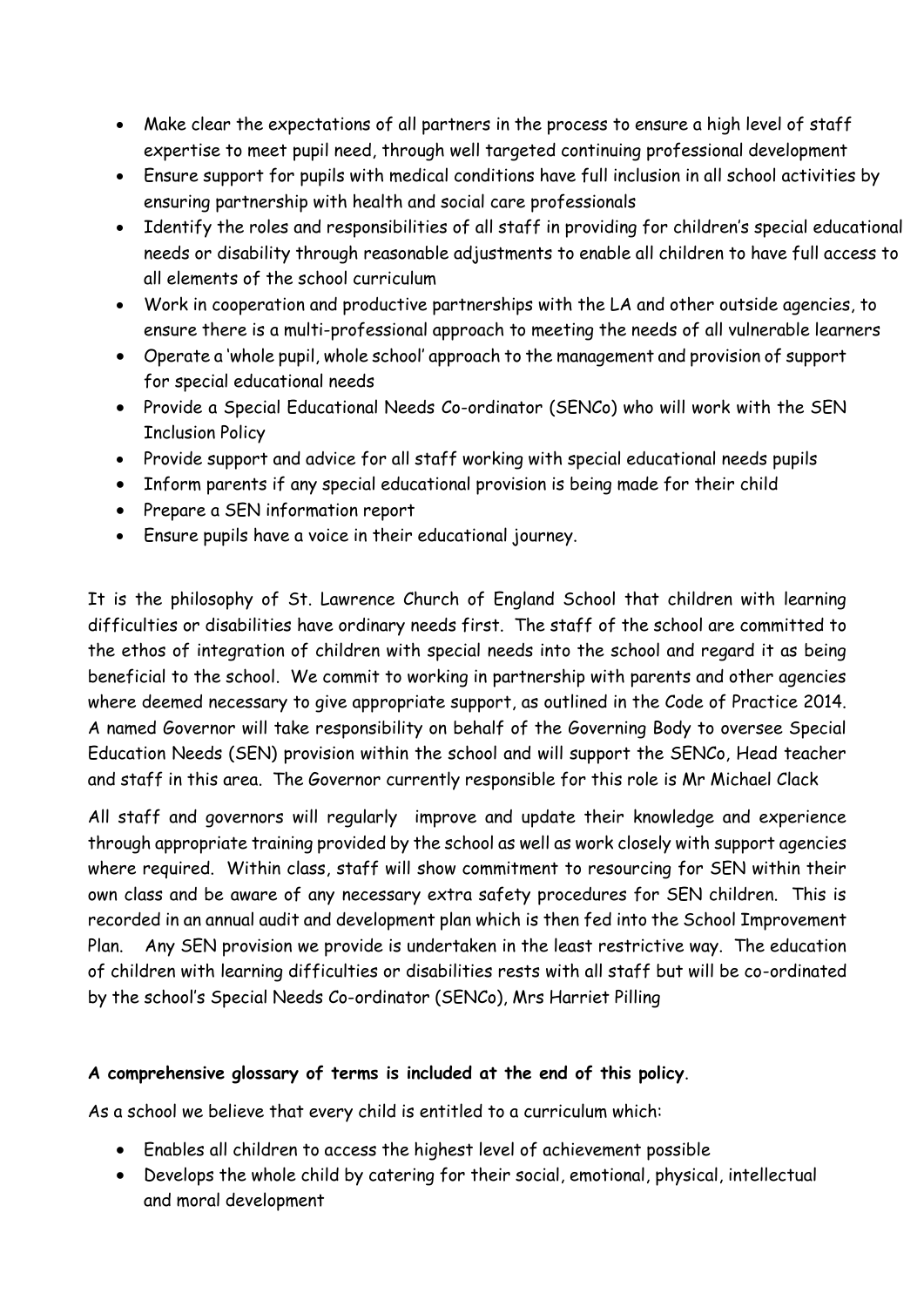- Encourages purpose, self-discipline, independence and community responsibility in a caring and secure learning environment
- Ensure that pupils participate in their learning and increase their responsibility for their learning and behaviour as they move through the school.
- Ensure good working relationships with parents, carers and the community.
- Ensure that the school offers a broad, balanced and differentiated curriculum which is accessible to pupils with special educational needs and promotes a high standard of attainment and achievement.
- Ensure that the learning needs of pupils with special educational needs are identified and assessed as early as possible, and their progress is closely monitored.
- Ensure all teaching and non-teaching staff are involved in planning and meeting the needs of children with learning difficulties or disabilities; the impact of our SEN provision is reviewed formally on a termly basis.
- Ensure that staff within school are aware and understand the needs of the children with special needs and that there is a central, secure system to access this information.
- Ensure that the school liaises with special schools and outside agencies effectively to meet the needs of staff and pupils.

We believe that the curriculum is everything that happens within the school that affects or influences the child. We also strongly believe that the education of every child is a partnership between home, the teacher and the child.

# **IDENTIFYING SPECIAL EDUCATIONAL NEEDS**

In accordance with the Code of Practice, 2014 and our Local Offer, provision for children with special educational needs is a matter for the whole school. The governing body, the school's head teacher, the SENCo and all other members of staff, particularly class teachers and teaching assistants, have important day–to–day responsibilities. All teachers are teachers of children with special educational needs. The school will assess each child's current levels of attainment on entry in order to ensure that they build on the patterns of learning and experience already established during the child's pre-school years. If the child already has an identified special educational need or disability, this information may be transferred from other partners in their Early Years setting and the class teacher and SENCo will use this information to:

- Provide starting points for the development of an appropriate curriculum.
- Identify and focus attention on action to support the child within the class.
- Use the assessment processes to identify any learning difficulties.
- Ensure ongoing observation and assessments provide regular feedback about the child's achievements and experiences to form the basis for planning the next steps of the child's learning.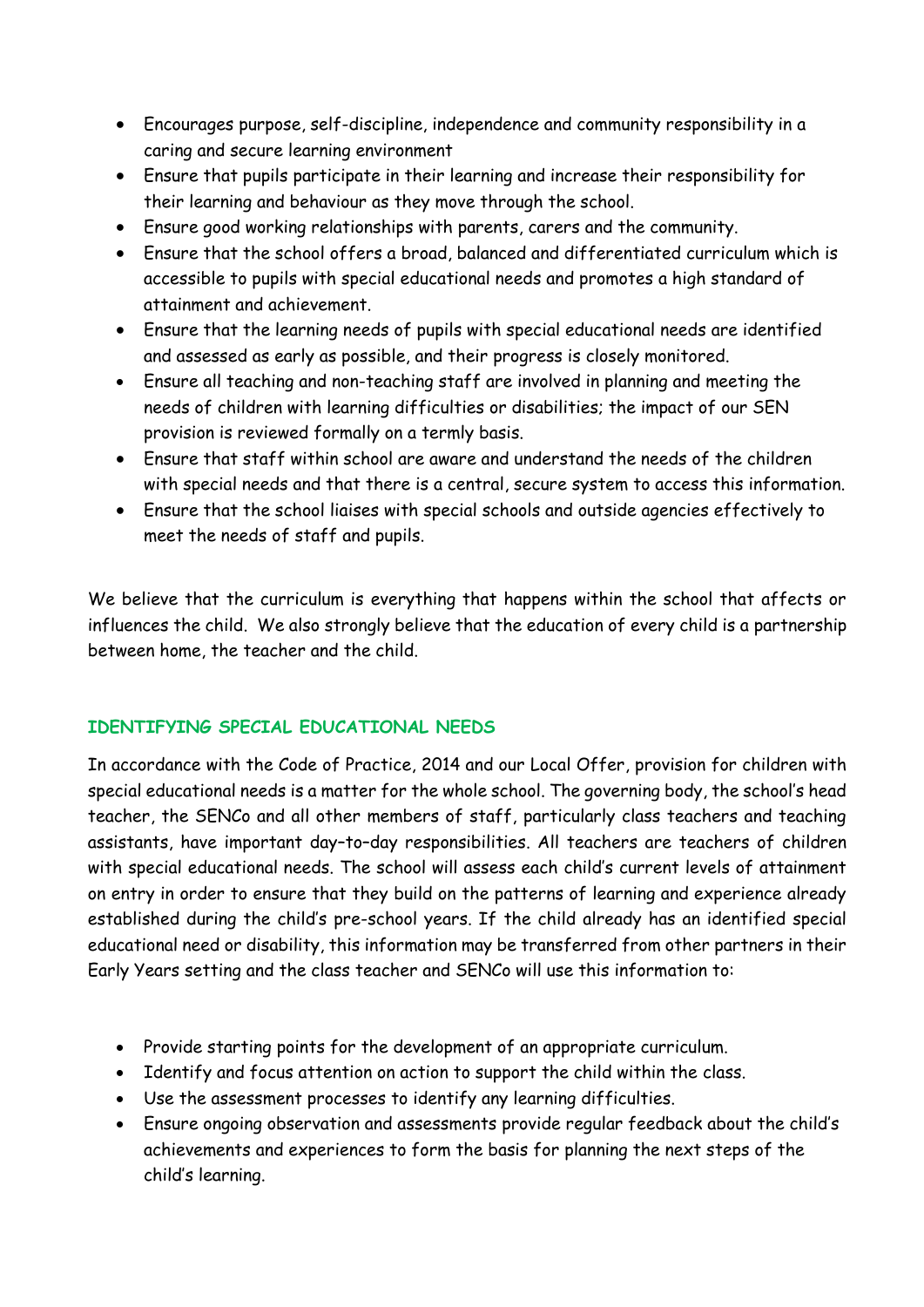Ensuring consistent outcomes for the child in their learning after transition has been made.

The identification and assessment of the special educational needs of children whose first language is not English requires particular care. Where there is uncertainty about a particular child, a teacher will look carefully at all aspects of the child's performance in different subjects to establish whether the problems are due to limitations in their command of English or arises from special educational needs.

The school adopts the graduated response as advised by the SEN Code of Practice. In this spiral of support, the graduated approach draws on more personalised approaches, more frequent review and more specialist expertise in successive cycles in order to tailor interventions to meet the particular needs of children and young people in order to meet the specific needs of our pupils.

The school will ensure a smooth transition between schools by sharing relevant information and opening dialogue with professionals at the earliest opportunity.

### **EQUAL OPPORTUNITIES AND INCLUSION**

Through all subjects we ensure that the school meets the needs of all, taking account of gender, ethnicity, culture, religion, language, sexual orientation, age, ability, disability and social circumstances. It is important that in this school we meet the diverse needs of pupils to ensure inclusion for all and that all pupils are prepared for full participation in a multi-ethnic society. We also measure and assess the impact regularly through meetings with our SENCo and individual teachers to ensure all children have equal access to succeeding in this subject.

#### **Through appropriate curricular provision, we respect the fact that children:**

- have different educational and behavioural needs and aspirations
- require different strategies for learning
- acquire, assimilate and communicate information at different rates
- need a range of different teaching approaches and experiences

#### **Teachers respond to children's needs by:**

- providing support for children who need help with communication, language and literacy
- planning to develop children's understanding through the use of all available senses and experiences
- planning for children's full participation in learning, and in physical and practical activities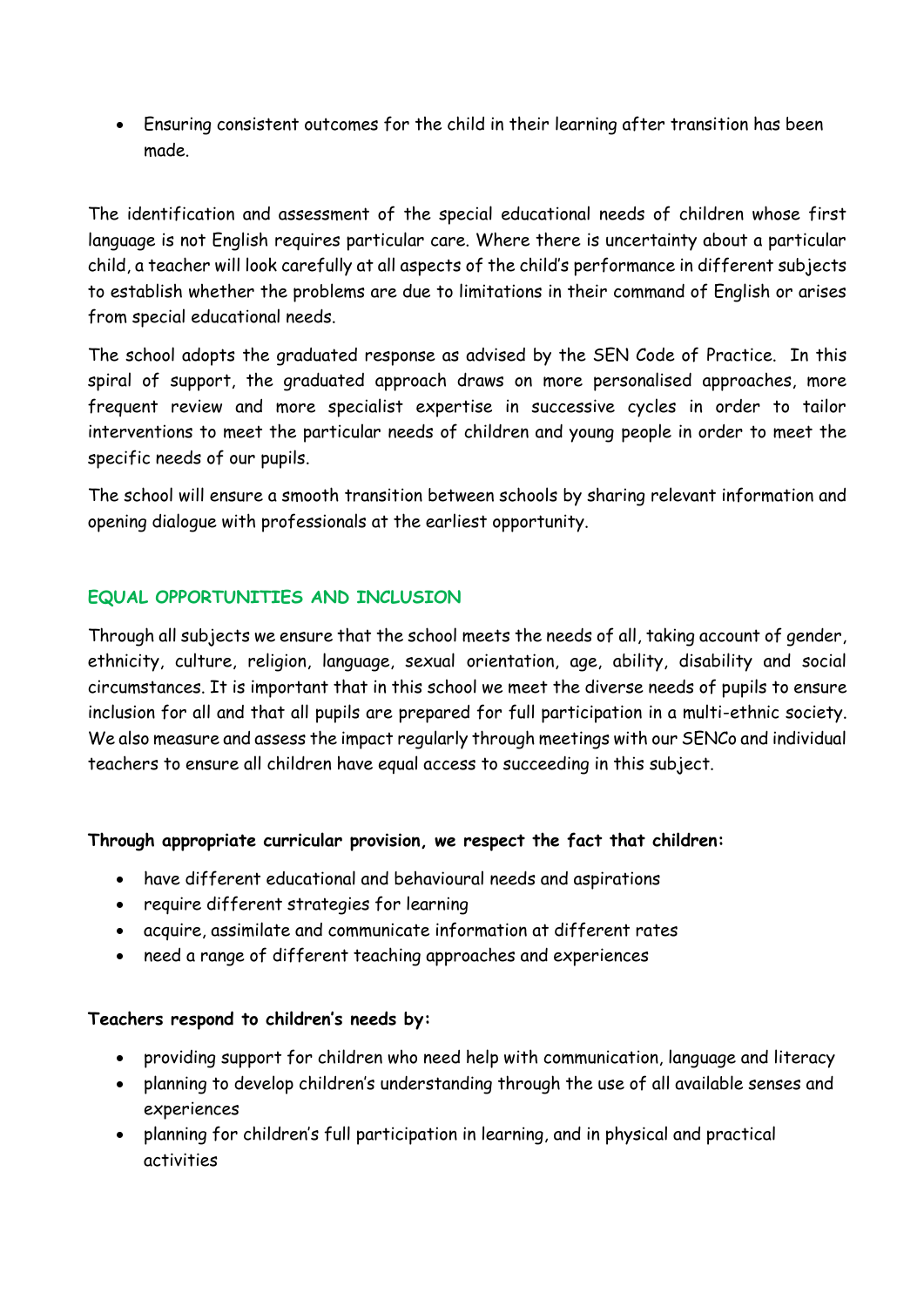- helping children to manage and own their behaviour and to take part in learning effectively and safely
- helping individuals to manage their emotions, particularly trauma or stress, and to take part in learning

# **THE ROLE OF THE SENCO AND WHAT PROVISION LOOKS LIKE AT ST. LAWRENCE**

The Special Educational Needs and Disability Co-ordinator's [SENCo] responsibilities include:

- Overseeing the day-to-day operation of the school's SEN policy and liaising with the Head Teacher and SEN Governor in relation to this policy.
- Co-ordinating provision for children with SEN.
- Liaising with and advising fellow teachers and teaching assistants where appropriate.
- Overseeing the records of all children with SEN.
- Liaising with parents of children with SEN.
- Contributing to the training of staff.
- Liaising with local high schools / other establishments or special schools so that support is provided for Y6 pupils as they prepare to transfer
- Liaising with external agencies including the LEA's support and educational psychology services, speech and language, health and social services and voluntary bodies.
- Co-ordinating and developing school-based strategies for the identification and review of children with SEN.
- Making regular visits to classrooms to monitor the progress of children on the register.
- Raise CAF forms where appropriate
- Hold TAF meetings when needed
- Ensure appropriate data is collected and follow confidentiality guidelines for each child.
- Produce a yearly SEND Information Report

# **THE ROLE OF THE GOVERNING BODY**

- Do its best to ensure that the necessary provision is made for any pupil who has special educational needs.
- Ensure that, where the "responsible person" the Headteacher, SENCo or the appropriate governor – has been informed by the LEA that a pupil has special educational needs those needs are made known to all who are likely to teach them
- Ensure that teachers in the school are aware of the importance of identifying, and providing for, those pupils who have special educational needs, consult the LEA and the governing bodies of other school, when it seems to be necessary or desirable in the interests of co-ordinated special educational provision in the area as a whole.
- Ensure that a pupil with special educational needs joins in the activities of the school together with pupils who do not have special educational needs. This will be done by making reasonable adjustments to the curriculum, resource provision or learning space alongside.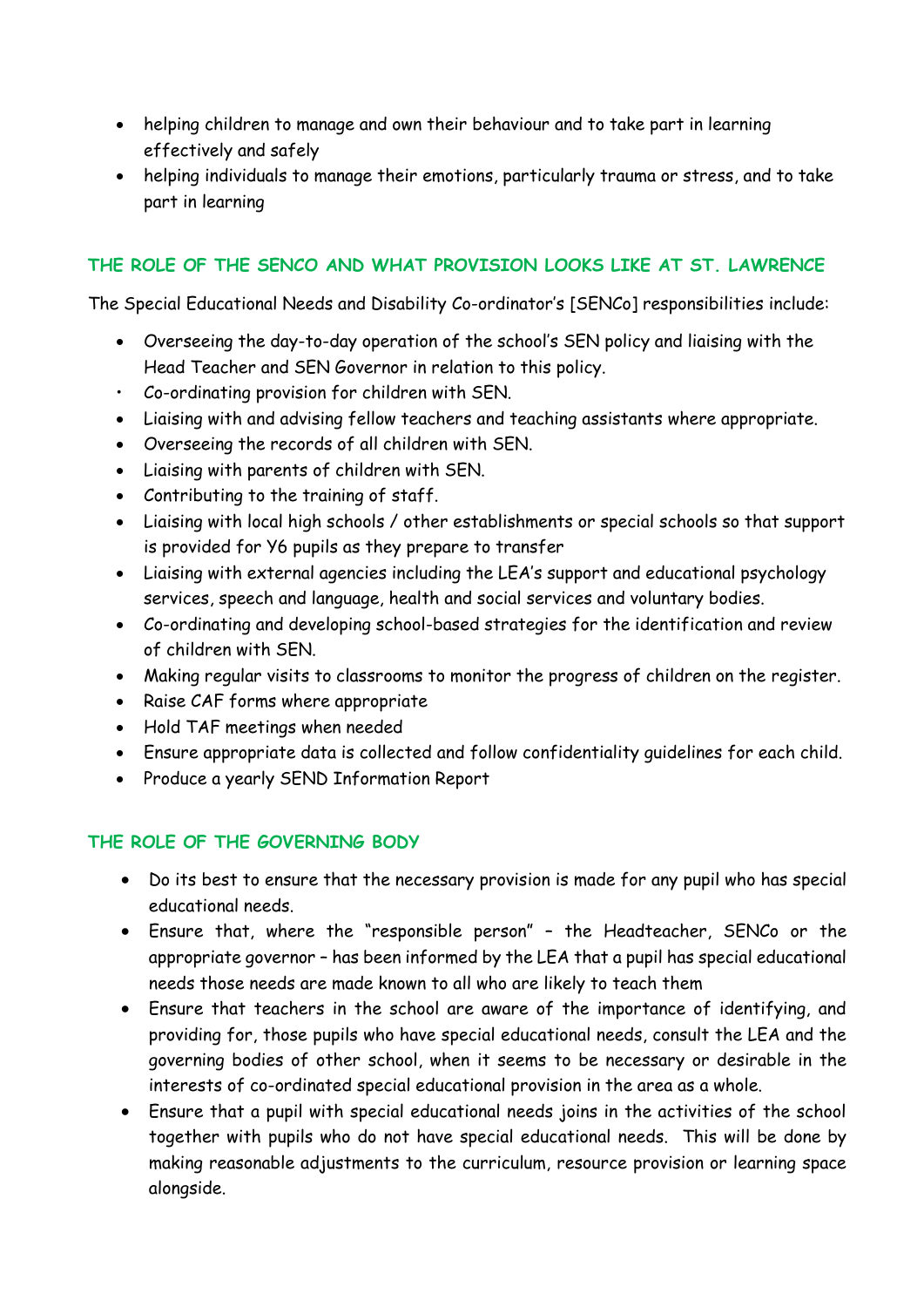- Report to Governors on the implementation of the school's policy for pupils with special educational needs.
- Ensure that parents are notified of a decision by the school that SEN provision is being made for their child.
- Respect confidentiality in line with the Code of Practice and Local Authority guidelines.

# **MONITORING CHILDREN'S PROGRESS**

The school's system for observing and assessing the progress of individual children will provide information about areas where a child is not progressing satisfactorily. In this case, we follow the graduated response. Under these circumstances, teachers may need to consult the SENCo to consider what else might be done. The monitoring of every child is undertaken at least every half term and sometimes more frequently. This review of children's progress might lead to the conclusion that the pupil requires help over and above that which is normally available within the particular class or subject. The key test of the need for action is that current rates of progress are inadequate. Our first port of call in the graduated response would be to provide regular small group sessions to try and promote further learning and reduce the gap or area of need.

Adequate progress can be identified as that which:

- Prevents the attainment gap between the child and his peers from widening.
- Closes the attainment gap between the child and his peers.
- Betters the child's previous rate of progress.
- Ensures access to the full curriculum and barriers to learning are removed.
- Demonstrates an improvement in self-help, social or personal skills.
- Demonstrates improvements in the child's behaviour.

At St Lawrence, we use provision mapping to allow us to target timely intervention with the correct areas of learning to be addressed, the correct member of staff to deliver this and the correct setting in order for learning to be conducive. In order to help children with special educational needs and disability, staff at St Lawrence will adopt this graduated response. Our first steps in most cases, would be to undertake a small group interventions. The learning that takes place here will be targeted and will be a result of further assessment of the pupil(s) within the classroom. This part of the graduated response is informal and the child is not placed on the SEN Register. Intervention groups are monitored for a period of up to 6 weeks. At this point, some children will make the progress needed to be back on track and at this point, will be withdrawn from the group. If the child fails to make the expected progress, we will consult with parents and the child may be given an IEP for SEN Support where staff would work on a one to one basis with the pupil. We may use specialist expertise if we feel that our interventions are still not having an impact on the individual.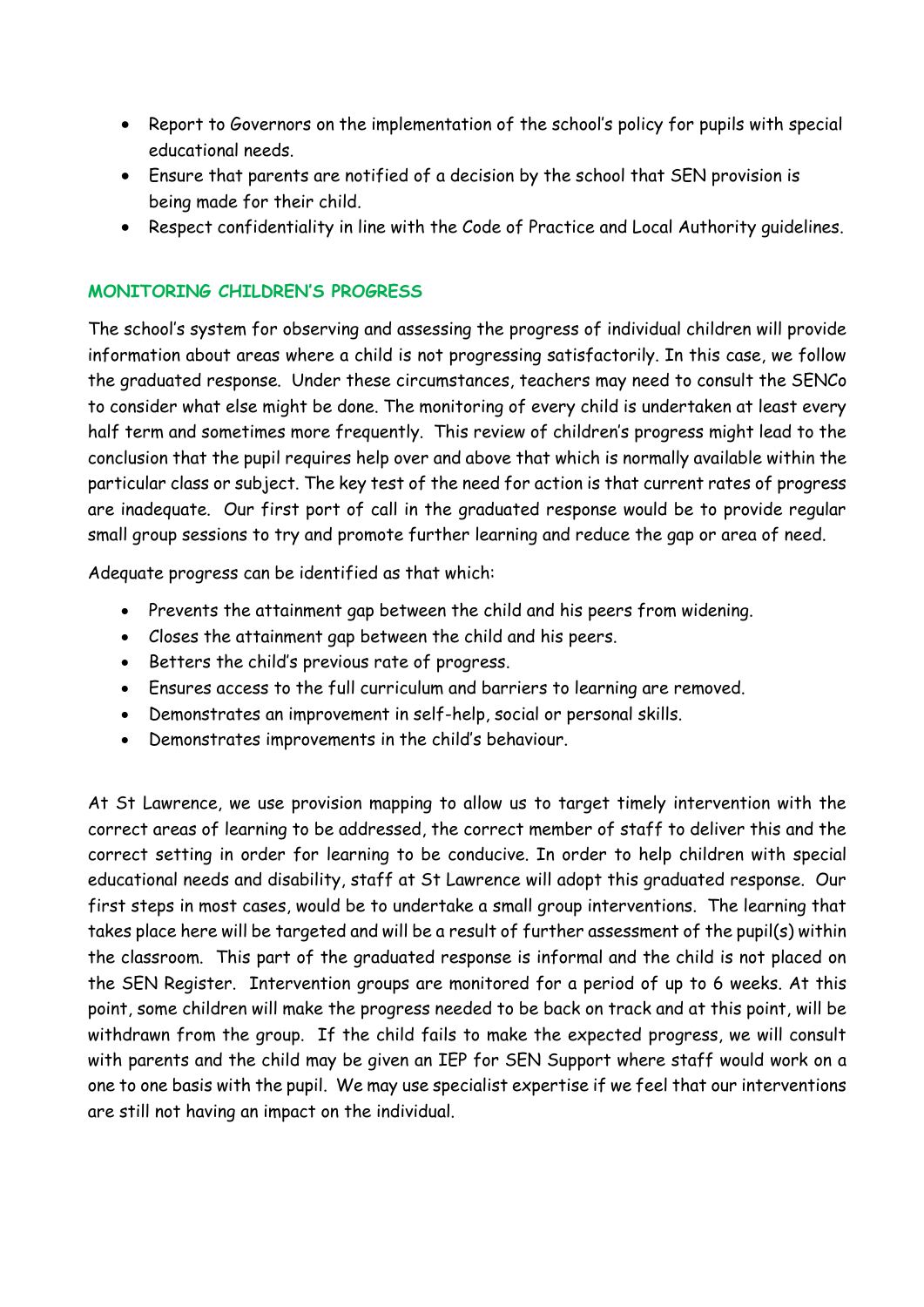The school will record the steps taken to meet the needs of individual children through the use of the outcome section in the IEP (Individual Education Plan) or through internal feedback on a group plan. The SENCo will have responsibility for ensuring that records are kept and available when needed. If the need arises for us to refer a child for statutory assessment/Education Health and Care Plan, we will provide the LEA with a record of our work with the child to date. When any concern is initially noticed it is the responsibility of the class teacher to take steps to address the issue. If no progress is noted after this time the child may be added to the school SEN register with parental permission.

#### **Reasons for a child being added to the SEN register may include the fact that he/she:**

- Makes little or no progress, even when teaching approaches are targeted particularly towards a child's identified area of concern.
- Shows signs of difficulty in developing literacy or mathematics skills which result in poor attainment in some curriculum areas.
- Presents persistent emotional or behavioural difficulties which are not improved by the behaviour management techniques usually employed in the school.
- Has sensory or physical problems, and continues to make little or no progress, despite the provision of specialist equipment.
- Has communication and / or interaction difficulties, and continues to make little or no progress.

# **PARTNERSHIP WITH PARENTS**

Partnership plays a key role in enabling children and young people with SEN to achieve their potential. Parents hold key information and have knowledge and experience to contribute to the shared view of a child's needs. All parents of children with special educational needs or disability will be treated as partners and given support to play an active and valued role in their child's education. Children and young people with special educational needs often have a unique knowledge of their own needs and their views about what sort of help they would like. They will be encouraged to contribute to the assessment of their needs, the review and transition process. The school website contains details of our policy for special educational needs and disability, the special educational needs and disability information report (Local Offer) including the arrangements made for children in our school with special educational needs and disability. At all stages of the special needs process, the school keeps parents fully informed and involved. We take account of the wishes, feelings and knowledge of parents at all stages. We encourage parents to make an active contribution to their child's education. There is an open door policy to either the child's class teacher or the SENCo as well as provision outcomes being shared through the evaluated IEP. We inform the parents of any outside intervention, and share the process of decision-making by providing clear information relating to the education of their child. Parents always have access to the SENCo through a school email address, which is attached to our Local Offer page.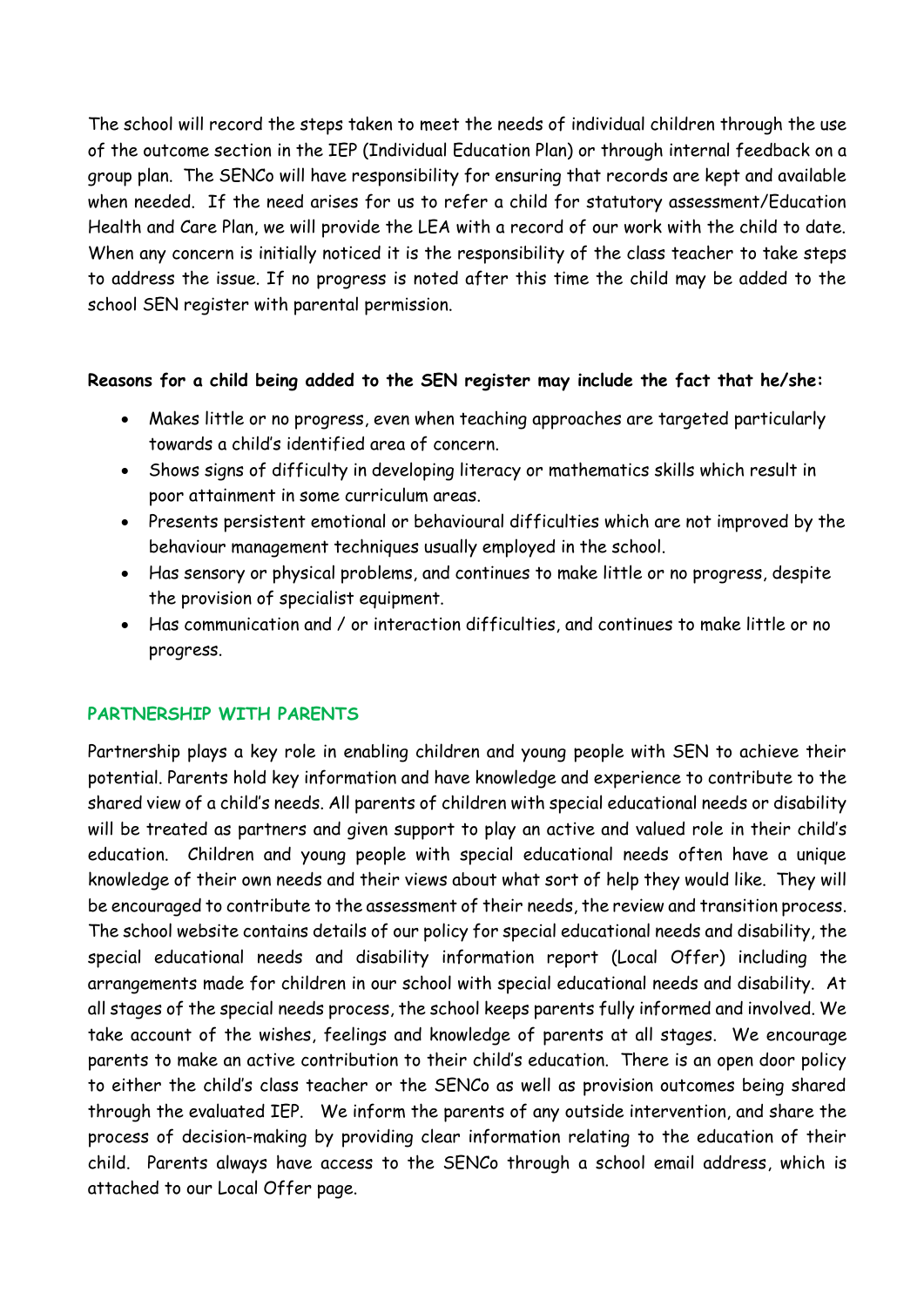#### **THE NATURE OF INTERVENTION**

The SENCo and the child's class teacher, in consultation with parents or carers, will decide on the action needed to help the child progress in the light of earlier assessments. This may include:

- Different learning materials or specialist equipment.
- Some group or individual support, which may involve small groups of children being withdrawn to work with teacher or TA support or other Wave 3 interventions such as Toe by Toe.
- Extra adult time to devise/administer the nature of the planned intervention and also to monitor its effectiveness.
- Staff development and training to introduce more effective strategies.

After initial discussions with the SENCo, the child's class teacher will be responsible for working or directing the work with the child on a daily basis and ensuring delivery or overseeing of any individualised programme in the classroom. Parents will continue to be consulted and kept informed of the action taken to help their child, and of the outcome of any action. Parents can meet with the class teacher and/or SENCo upon request. The SENCo will support further assessment of the child where necessary, assisting in planning for their future needs in discussion with colleagues and parents.

# **THE USE OF OUTSIDE AGENCIES**

These services may become involved if a child continues to make little or no progress despite considerable input and adaptations or it may be that a child has a specific need that the school needs to access outside of regular school expertise. These services will use the child's records in order to establish which strategies have already been employed and which targets have previously been set.

The external specialist may act in an advisory capacity, or provide additional specialist assessment or be involved in teaching the child directly. The child's individual targets will set out strategies for supporting the child's progress. These will be implemented, at least in part, in the normal classroom setting. The delivery of the interventions recorded in the IEP continues to be the responsibility of the class teacher.

#### **Outside agencies may become involved if the child:**

- Continues to make little or no progress in specific areas over a long period.
- Continues working at National Curriculum levels substantially below that expected of children of a similar age.
- Continues to have difficulty in developing literacy and mathematical skills.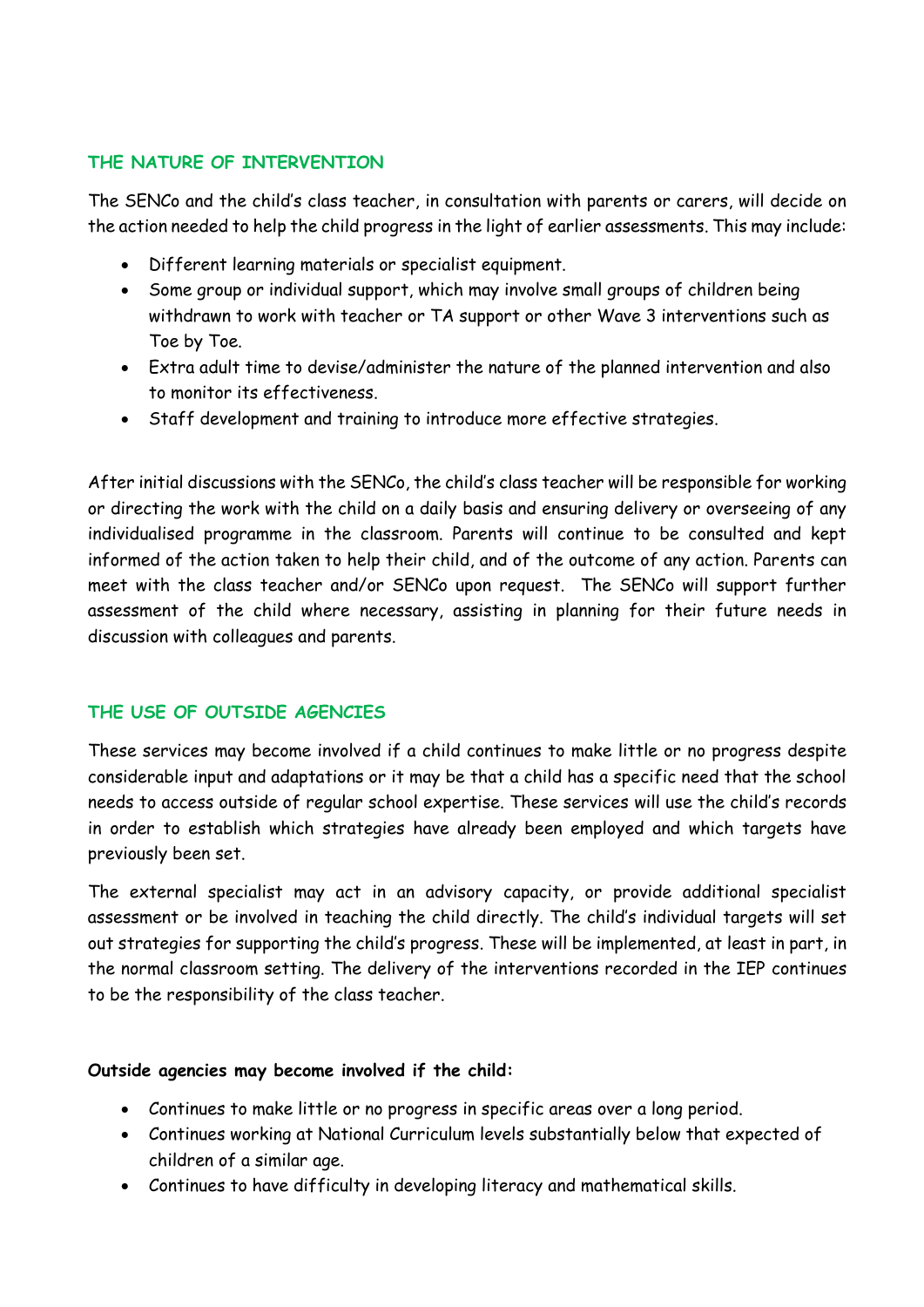- Has emotional or behavioural difficulties that regularly and substantially interfere with the child's own learning or that of the class group.
- Has sensory or physical needs and requires additional specialist equipment or regular advice or visits by a specialist service.
- Has ongoing communication or interaction difficulties that impede the development of social relationships and cause substantial barriers to learning.
- Despite having received intervention, the child continues to fall behind the level of his peers.

# **SCHOOL REQUEST FOR STATUTORY ASSESSMENT OR EDUCATIONAL HEALTH AND CARE PLANS/EHCP (formally known as a Statement of Educational Needs)**

A request will be made by the school to the LEA if the child has demonstrated significant cause for concern. The LEA will be given information about the child's progress over time, and will also receive documentation in relation to the child's special educational needs or disability and any other action taken to deal with those needs, including any resources or special arrangements put in place.

The evidence will include:

- Previous individual education plans and targets for the pupil.
- Records of regular reviews and their outcomes.
- Records of the child's health, social and emotional and medical history where appropriate.
- National Curriculum attainment English and Maths.
- Education and other assessments, for example from an advisory specialist support teacher or educational psychologist.
- Views of the parents.

The parents of any child who is referred for statutory assessment will be kept fully informed of the progress of the referral. Parents may make their own referral for this process if they prefer. Children with an EHCP will be reviewed each term in addition to the statutory annual review. When this coincides with transfer to high school, the SENCo from the high school will be informed of the outcome of the review.

# **GROUP & INDIVIDUAL EDUCATION PLANS (IEPs/ SEN Support Plans)**

Strategies employed to enable the child to progress will be recorded within an Individual Education Plan which will include information about:

- The short term targets set for the child.
- The teaching strategies to be used.
- The provision to be put in place.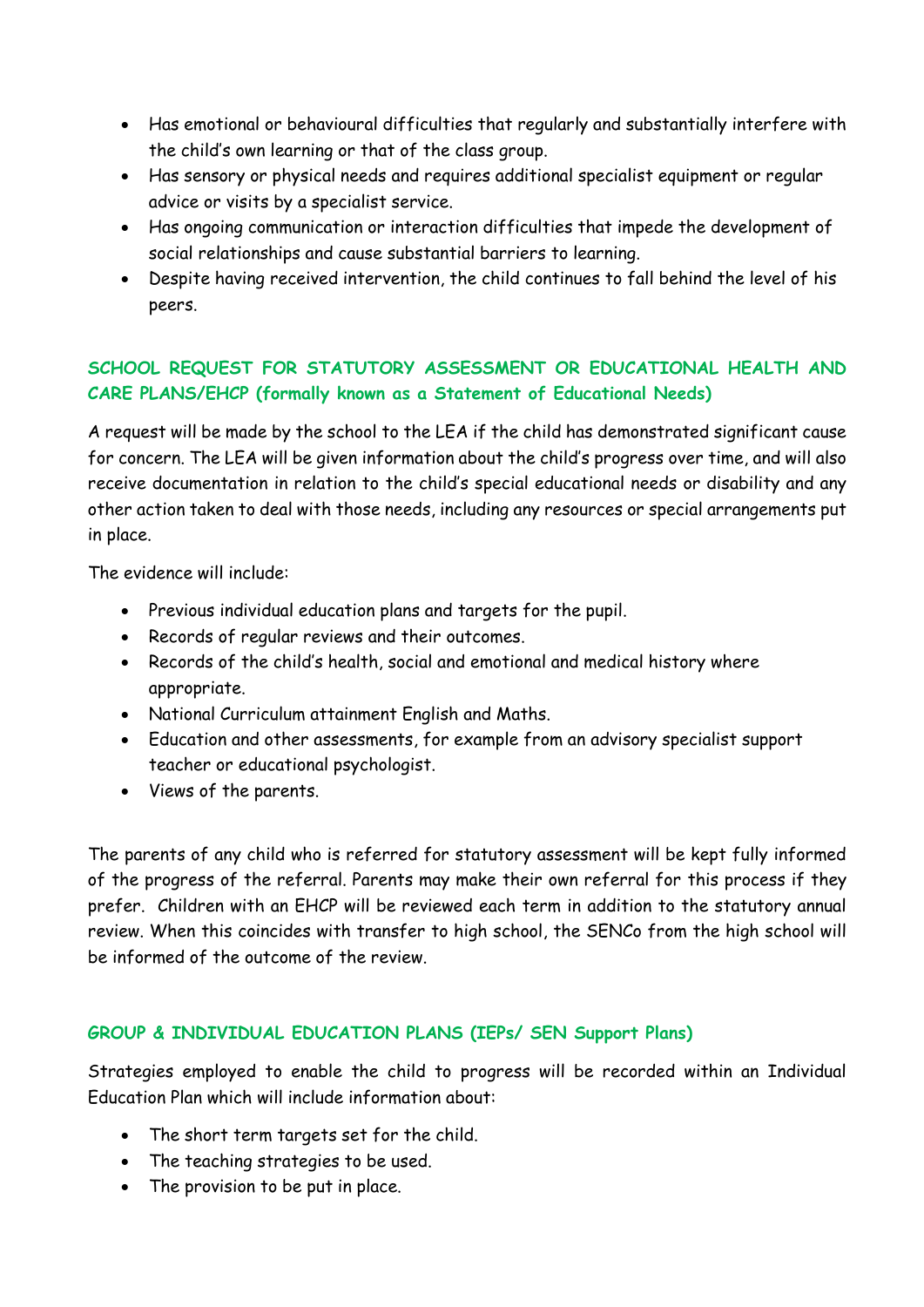- How the targets will help the child in their learning.
- Who will deliver the provision and when this will take place.
- The review date.
- The child's views will be sought and taken into account, as will those of the parents, whose support is vital if progress is to be achieved and maintained.

#### **COMMON ASSESSMENT FRAMEWORK (CAF)**

In order for a SENCo to make an application for an EHCP or refer a child to outside agencies, a CAF will need to be completed. This document is a multi-agency form that must be raised before any referral will be considered. Parents must agree to a CAF being initiated due to data protection. The SENCo would in this instance, approach parents / guardians if this was necessary.

#### **ALLOCATION OF RESOURCES**

The SENCo is responsible for the operational management of the specified and agreed resourcing for special needs provision within the school, including the provision for children with Education Health and Care plans. The headteacher informs the governing body of how the funding allocated to support special educational needs has been employed. The headteacher and the SENCo meet annually to agree on how to use funds directly related to EHCPs.

#### **ACCESS TO THE CURRICULUM**

All children have an entitlement to a broad and balanced curriculum, which is carefully matched to ability to enable children to understand the relevance and purpose of learning activities and experience levels of understanding and rates of progress that bring feelings of success and achievement. Teachers use a range of strategies to meet children's special educational needs. Lessons have clear learning objectives and staff plan and match work appropriately, and use assessment to inform the next stage of learning. All children on the special needs register have an Individual Education Plan with individual targets. We support children in a manner that acknowledges their entitlement to share the same learning experiences that their peers enjoy. Wherever possible, we do not withdraw children from the classroom situation. There are times when, to maximise learning, we ask the children to work in small groups, or in a one-to-one situation outside the classroom. In these instance, group and individual work is determined by the needs of the child.